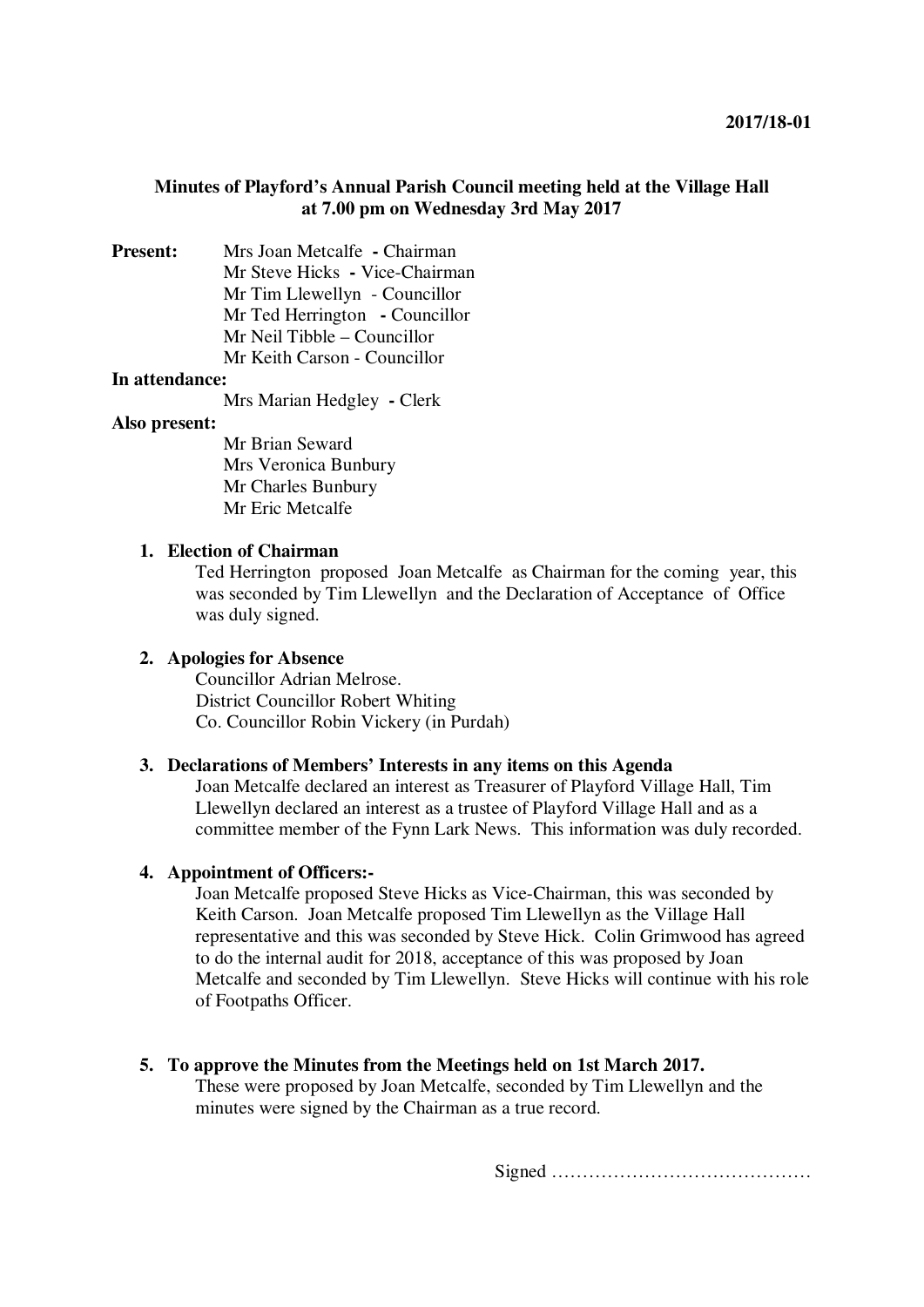# **6. Matters arising from the Minutes**

Ted Herrington commented that no apologies had been received from Co. Councillor Robin Vickery for non-attendance at the meeting held on  $1<sup>st</sup>$  March 2017. Clerk to ascertain procedure for taking this further.

# **7. Action Point Review**

- o **AP98 -Temporary repair at the junction of Butts Road and Brook Lane.** Tarmac has broken away again and repair has not been successful –we are still awaiting further remedial work. This was referred to Robin Vickery who in turn referred it to David Chenery who reported that he had thought it was complete– Clerk has affirmed that this is not the case. It will be assessed at the next routine inspection by SCC Highways and Clerk will to chase up if necessary.
- o **AP100 Arm fallen off signpost at junction of C324 and Church Road** this repair has been reported as complete but the finger pointing to Ipswich and Tuddenham is still missing. Clerk to re-report as a new job.
- o **AP 115 Build up of silt on C324** This has still not been cleared as no-one can decide who is responsible. Clerk reminded David Chenery on 10.4.17 this was still outstanding and will chase further action.
- o **AP122 – Ash tree in Butts Road suffering from Ash Die-Back**. The arboriculturist's report has been received confirming this tree in the early stages of Ash Die-Back but is not a danger to the public. It will be inspected regularly and reports sent to the Clerk.
- o **AP 123 FP 1 Boggy section blocked by fallen branches**. Steve Hicks reported that two bridges have now been constructed here and the FP is passable. Clerk to check details with Debbie Adams.
- o **AP 125 White road markings in need of re-painting**. The Clerk reported that markings at both ends of Butts Road need attention – these have been inspected by Highways who say they are not bad enough to be seen to yet.
- o **AP 125 FP 8 overgrown by nettles**. The Clerk has reported this to PROW and been assured it is on the cutting schedule and will be dealt with soon.

For more details see Action Log appended at end of the Minutes.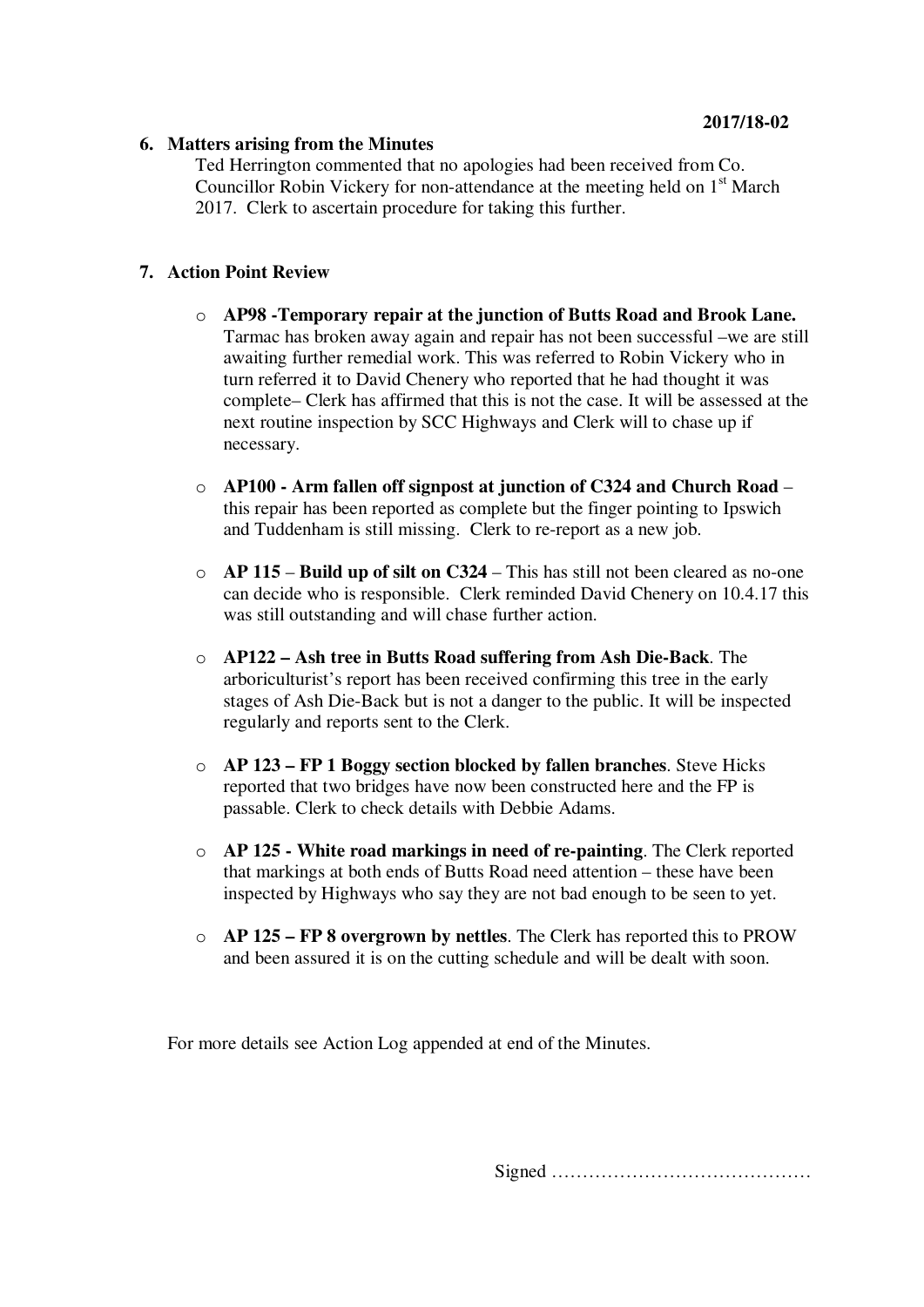## **8. Finance**

#### o **Reporting and authorisation of Cheques/online payments**

| <b>SALC</b>                     | Clerks Networking Day 23.3.17     | £19.20  |
|---------------------------------|-----------------------------------|---------|
| <b>SALC</b>                     | <b>Annual Subscription</b>        | £132.10 |
|                                 | Fynn Lark News Annual Donation    | £150.00 |
|                                 | Clerk's Expenses AGM refreshments | £26.41  |
| Fee/Donation for internal audit |                                   |         |
|                                 | Grundisburgh Baptist Chapel       | £30.00  |
| Aon UK Ltd                      | Annual Insurance renewal          | £360.15 |

#### o **Bank Balances**

| Barclays current account  | £6429.16 |
|---------------------------|----------|
| $N S & I$ savings account | £3336.10 |

The first instalment of the Precept £3750.00 was received on  $26<sup>th</sup>$  April 2017

It was agreed to pay £30.00 donation to Grundisburgh Baptist Chapel in respect of Colin Grimwood's services as internal auditor - this was proposed by Joan Metcalfe and seconded by Tim Llewellyn.

## o **Statement of Accounts 2016 /2017**

Copies of the Annual Governance and the Statement of Accounts were circulated to all councillors in advance and discussed at the meeting. Acceptance of the Statement of Accounts was proposed by Tim Llewellyn and seconded by Keith Carson and signed by the Chairman and the Clerk. The Annual Governance Statement was also read out by the Chairman, was approved by all councillors and signed by the Chairman and Clerk.

The Annual Return is due to be sent off for the external audit at BDO LLP by  $12<sup>th</sup>$ June 2017. Anyone wanting to inspect the accounts may do so at the Clerk's house between  $5<sup>th</sup>$  June and  $14<sup>th</sup>$  July 2016 by prior appointment or by contacting the Chairman if the Clerk is unavailable.

o Authorisation of Clerk's salary:

The Clerk's hours have been increased from  $1<sup>st</sup>$  April 2017 – rate of expenses will continue the same as the previous year. Continuation of this was proposed by Joan Metcalfe and seconded by Tim Llewellyn.

o Annual Insurance renewal:

The annual insurance premium has been fixed with Aon for three years at a discount of 5%. Payment of the renewal figure for the coming year, £360.15 was proposed by Joan Metcalfe and seconded by Steve Hicks.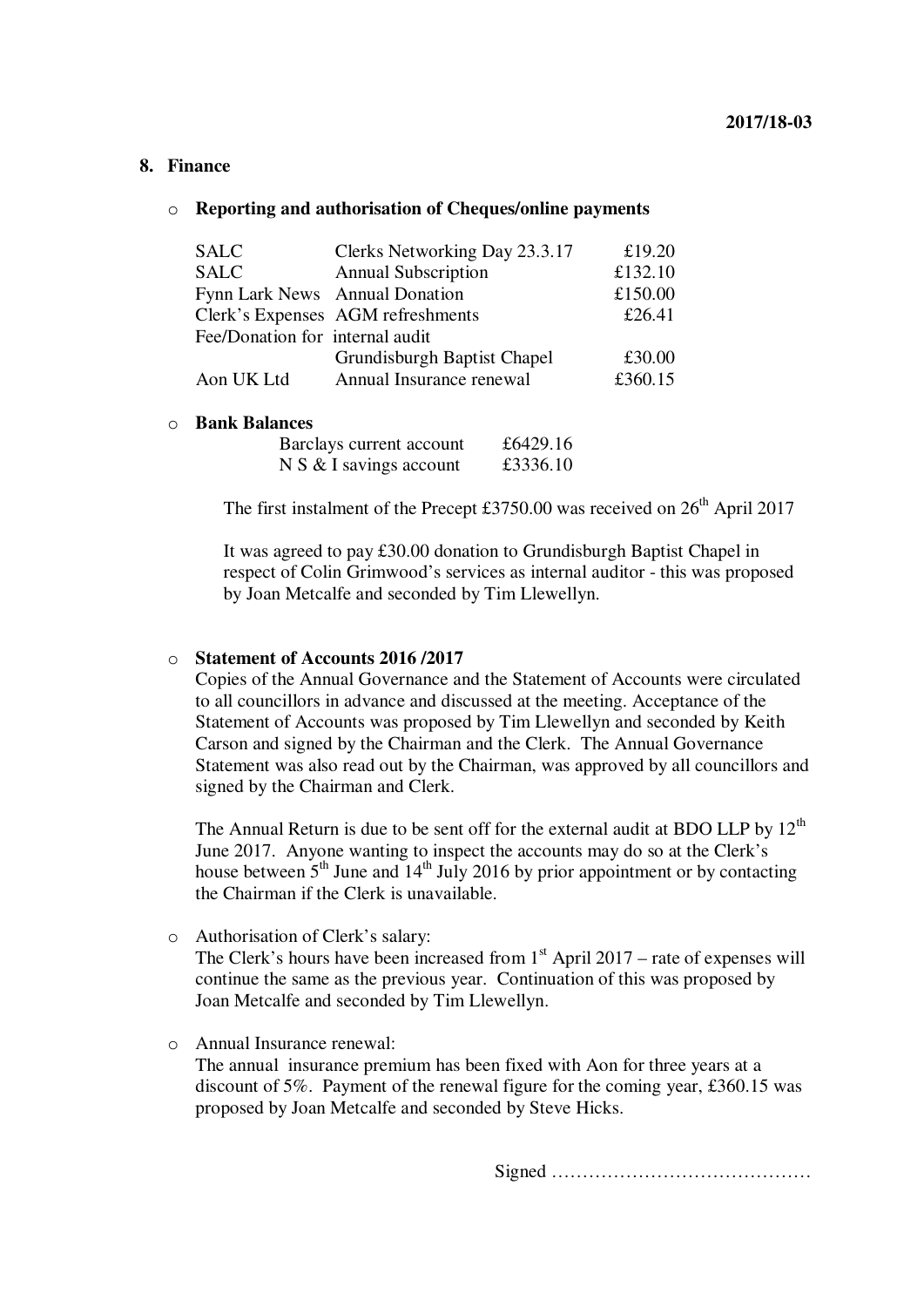o Pricing of Assets - review:

Various items have been added to the list of assets currently held, these are held at cost price (ex VAT) and are not subject to depreciation. The list now includes:

| Sand boxes                  | £700.00  |
|-----------------------------|----------|
| Bench on the Green          | £401.00  |
| <b>Village Notice Board</b> | £1000.00 |
| Basketball Post & Net       | £595.00  |

The playing fields have a nominal value of £1 for audit purposes.

## **9. Highways**

The current bad state of the local roads was noted although some improvements have been achieved prior to the pre-enabling works for the EAOW project. Clerk to liaise with David Chenery, SCC Highways Manager, although this is an ongoing task.

## **10. EAOW issues**

Pre-enabling work has commenced, some of the routes which transport vehicles will be taking have received some improvements and repairs to tarmac but there are still areas which need attention. The new depot has been marked out between the junctions of Church Road and Butts Road on the C324 and work on this is proceeding. An archaeological dig is currently in progress at the rear of the depot, to the west side of Church Road.

## **11. Neighbourhood Plan - progress**

An article promoting the plan has been published in the Fynn Lark News, together with a map showing the area of the plan (this coincides with the parish boundary) and inviting parishioners' comments on this, to be received by  $12<sup>th</sup>$  June 2017.

## **12. Airys –re-submission of previously quashed plans ref. DC/16/2137/FUL.**

The re-submission of these plans will come before SCDC Planning Committee on 18<sup>th</sup> May 2017. Representation by the Parish Council may be made at the hearing, to re-iterate the previously held objections to the application. Also, SCDC's District Management Policy DM21 and various aspects of Supplementary Planning Guidance (SPG) 13 seem to have been ignored by the Planning team in the original application. A representative from the Parish Council will be sent to the hearing and District Councillor Robert Whiting will also attend to object to the aesthetics of this application.

### **13. Speedwatch**

PCSO Mike Sarbutts has contacted the Clerk to offer assistance and recommendations for purchasing VAS equipment. He mentioned that as Playford PC was part of the 12PT under the umbrella of Kesgrave SNT, Playford would be included in the deployment of the SID equipment to be bought with the remaining 12PT funds. This would mean there could be two SID devices for use in Playford.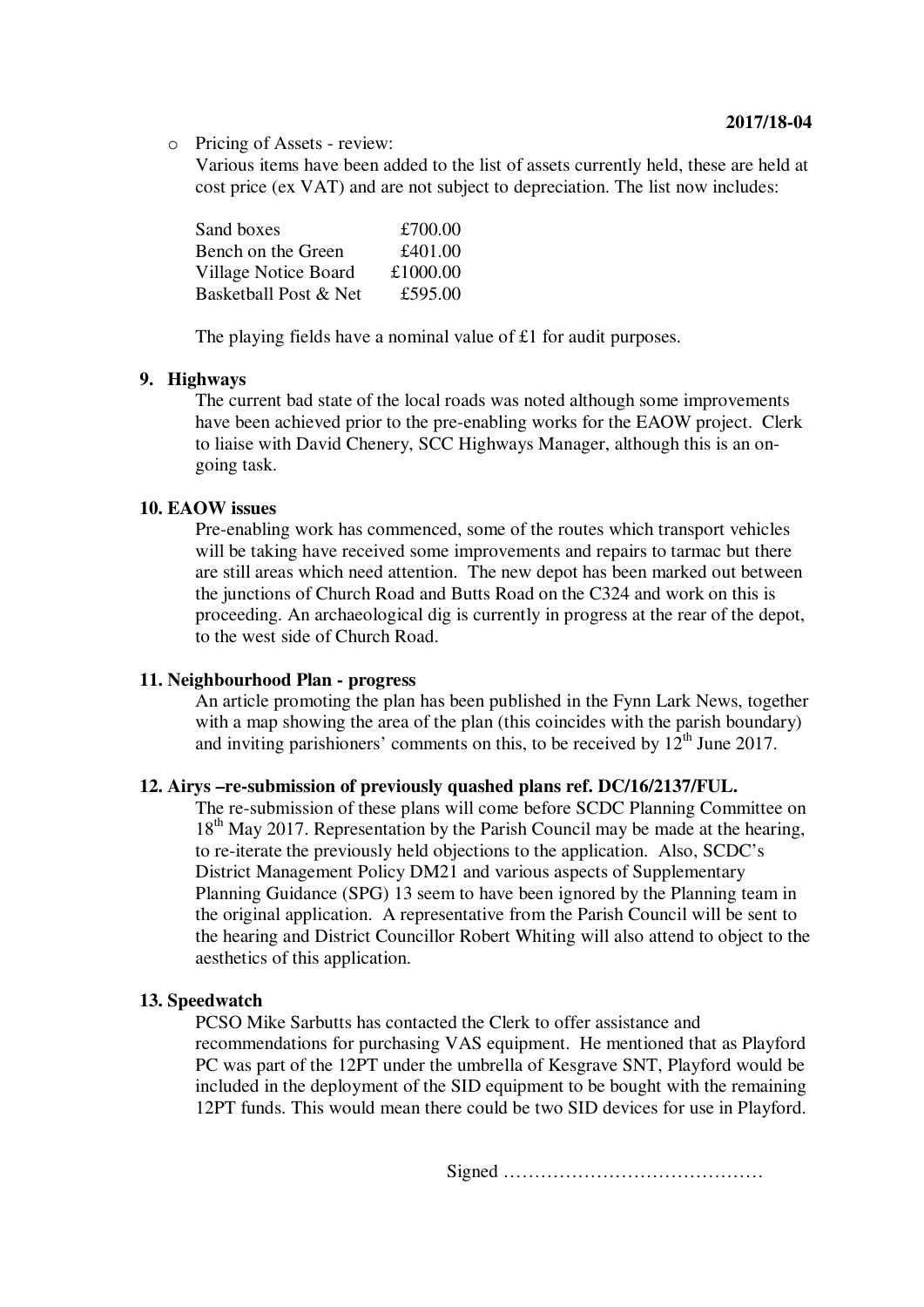**14. Recycling in the community/ partnership with EAAA & the Salvation Army.**  Playford has been asked to participate in this scheme by providing space for a clothes bank bin in a central location. Clerk to ascertain more details such as the size of bins and frequency of emptying, before a decision can be made.

## **15. Hire of Playing Field.**

A request has been received by the Clerk for the hire of the field on  $20^{th}$  May 2017 for a Wedding Reception. Forms have been signed and fees agreed. Joan Metcalfe proposed acceptance of this and Keith Carson seconded the proposal. The clerk will ask S C Norse Ltd to cut the grass a couple of days beforehand

### **16. Correspondence:**

- a. Ipswich Borough Council Adoption of Ipswich Borough Council Local Plan
- b. Ipswich Borough Council. Adoption of Public Open Space SPD & Ipswich Garden Suburb Planning Doc SPD .
- c. Ipswich Borough Council Planning Application ref:14/00638/OUTFL Land to the south of Railway line, Westerfield Road, Ipswich – additional info has been submitted to the original plans received  $24<sup>th</sup>$  July 2014.
- d. E J & V C Fenton to inform the PC they are carrying out substantial ground and drainage works along the meadow in Brook Lane, map attached.
- e. SALC:
	- i) LAIS 1396. Housing White Paper entitled "Fixing our broken housing market" 22 pages in length.
	- ii) LAIS 1397 National Living Wage
	- iii) LAIS 1398 Running Free regarding events being staged in local parks for adults and children. The consultation proposes to set a significant precedent by prohibiting local authorities from charging the organisers for the use of their parks.
- f. Disability Advice Service: asking for £25.00 grant to assist with their funds.